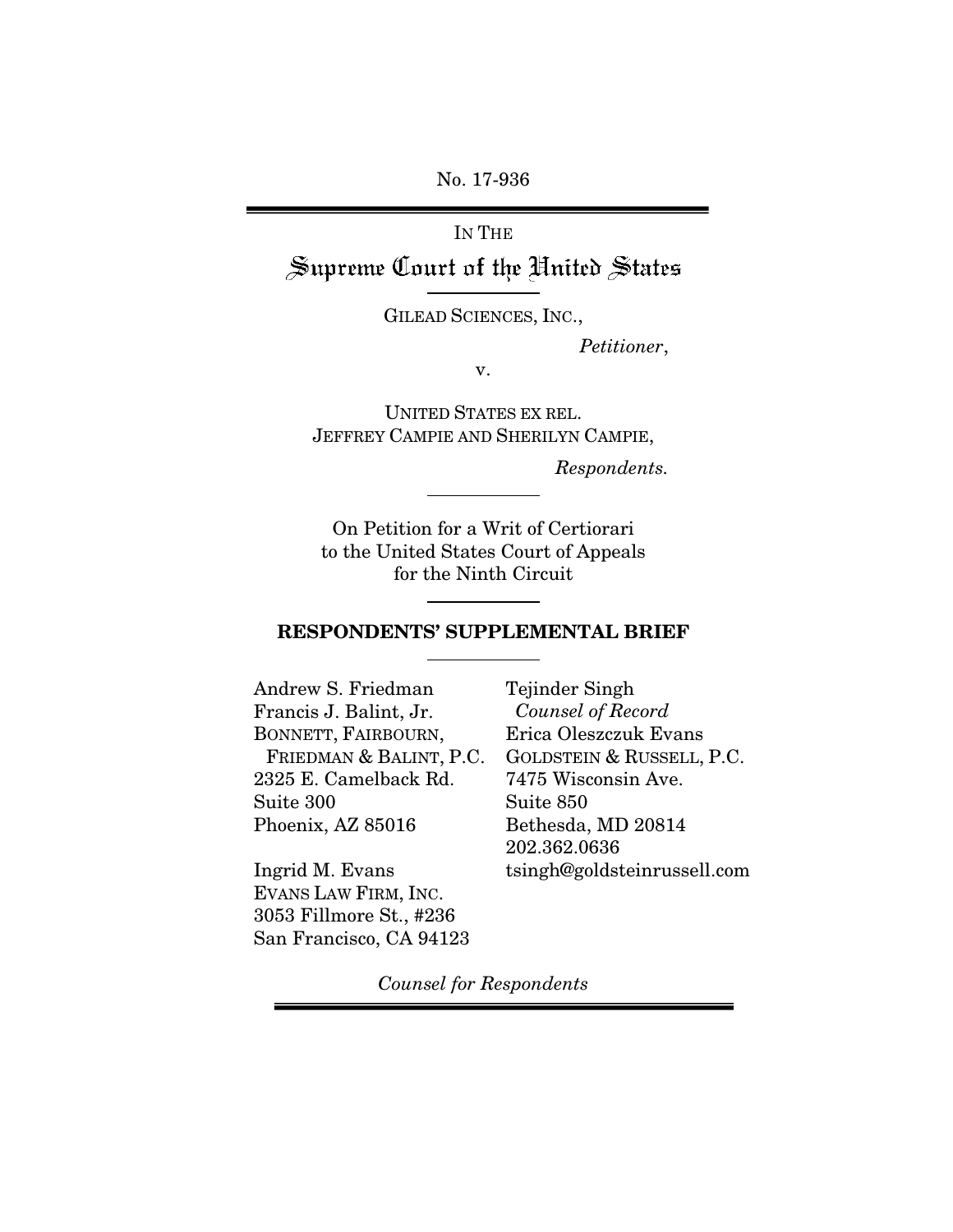# **TABLE OF CONTENTS**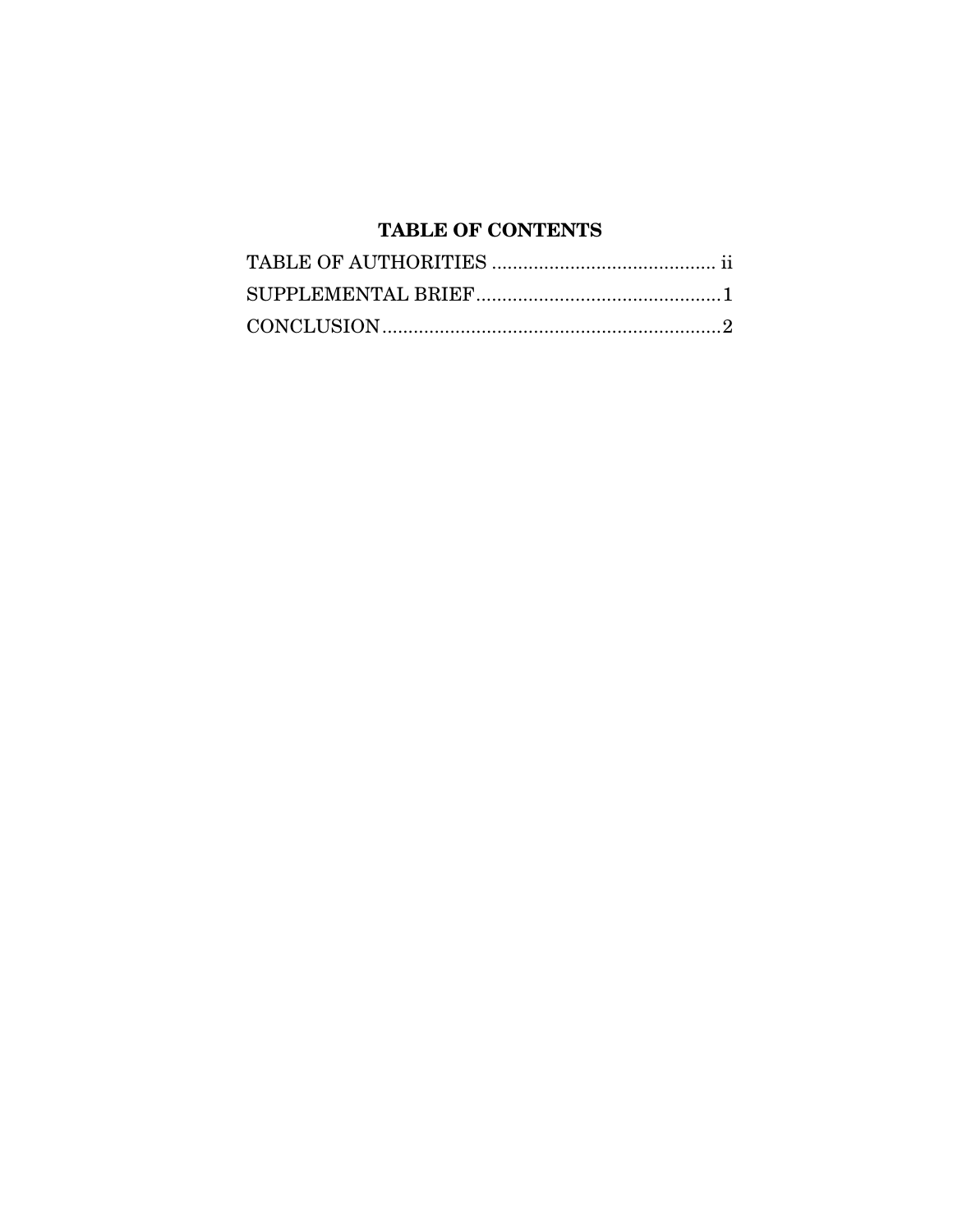# TABLE OF AUTHORITIES

#### Cases

*United States ex rel. Mei Ling v. City of Los Angeles*, 2018 WL 3814498 (C.D. Cal. July 25, 2018)................1

*United States v. Somnia, Inc.*, 2018 WL 684765 (E.D. Cal. Feb. 2, 2018) .................... 1

### Statutes

False Claims Act, 31 U.S.C. § 3729 *et seq*. ...................... 1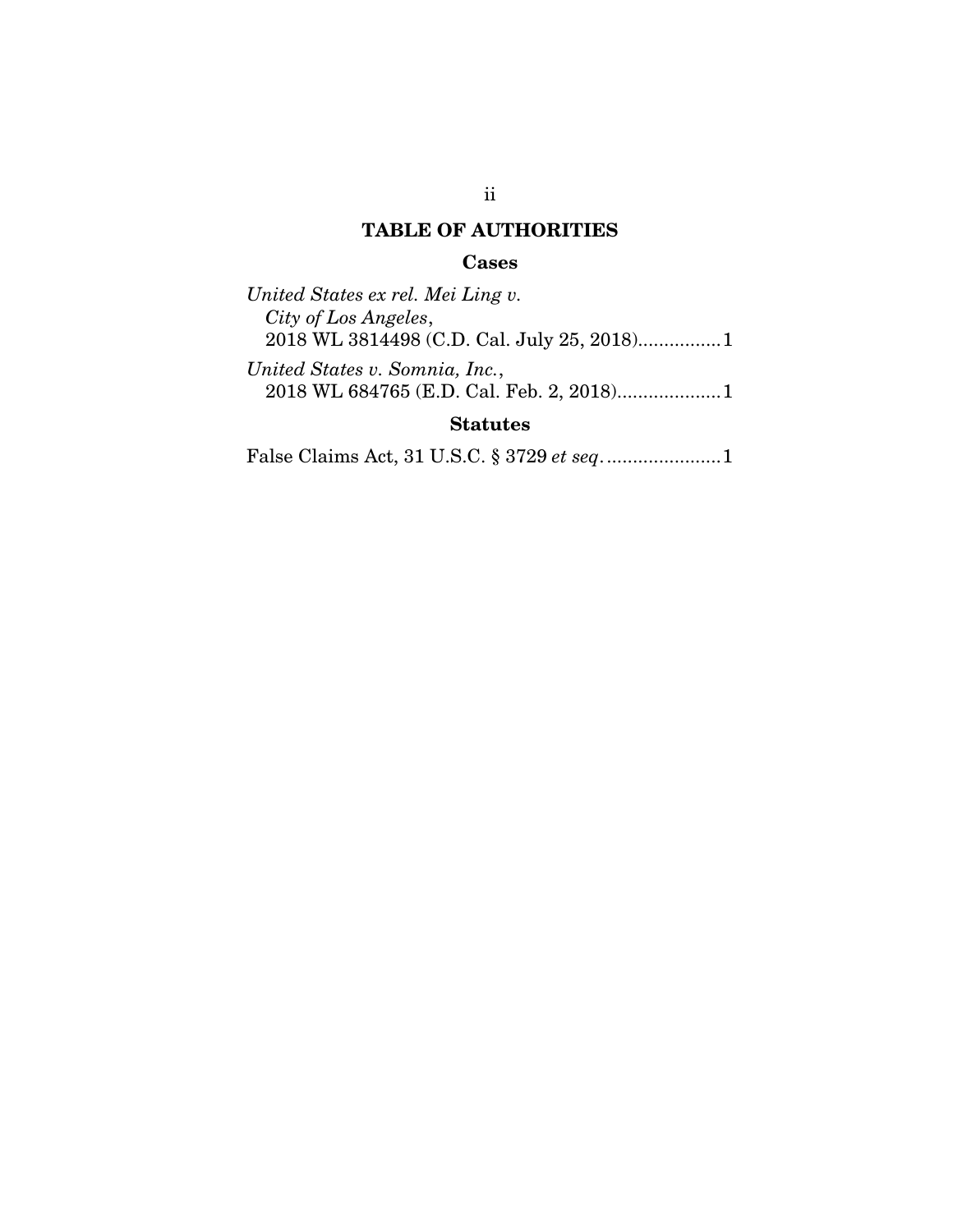#### SUPPLEMENTAL BRIEF

The United States has filed its brief recommending that certiorari be denied, and the arguments against certiorari are stronger than ever.

1. First, the government's brief confirms that the Ninth Circuit correctly applied this Court's precedents (U.S. Br. 7-17), that there is no circuit conflict (*id.* at 17- 21), and that this case is a poor vehicle to revisit materiality under the False Claims Act, 31 U.S.C. § 3729 *et seq*., at the pleading stage (U.S. Br. 22-23).

2. Second, experience continues to show that the question presented does not warrant certiorari. The decision below was issued in July 2017. The petition has been pending for almost a year. And contrary to petitioner's naked assertion that the Ninth Circuit's decision has rendered the False Claim Act's materiality standard toothless, district courts within the Ninth Circuit have in fact repeatedly cited the decision below in dismissing plaintiffs' claims. *See United States ex rel. Mei Ling v. City of Los Angeles*, 2018 WL 3814498, at \*18, \*22 (C.D. Cal. July 25, 2018) (holding that the government's complaint failed to plead materiality because it conceded that the government paid the defendants with actual knowledge of violations, and did not present any allegations suggesting that the relevant requirements were nonetheless material); *United States v. Somnia, Inc.*, 2018 WL 684765, at \*8-9 (E.D. Cal. Feb. 2, 2018) (citing the decision below and holding that the relator had not pleaded materiality). These rulings are consistent with other district court decisions, cited in our Brief in Opposition (at 23), finding no materiality at the pleading stage.